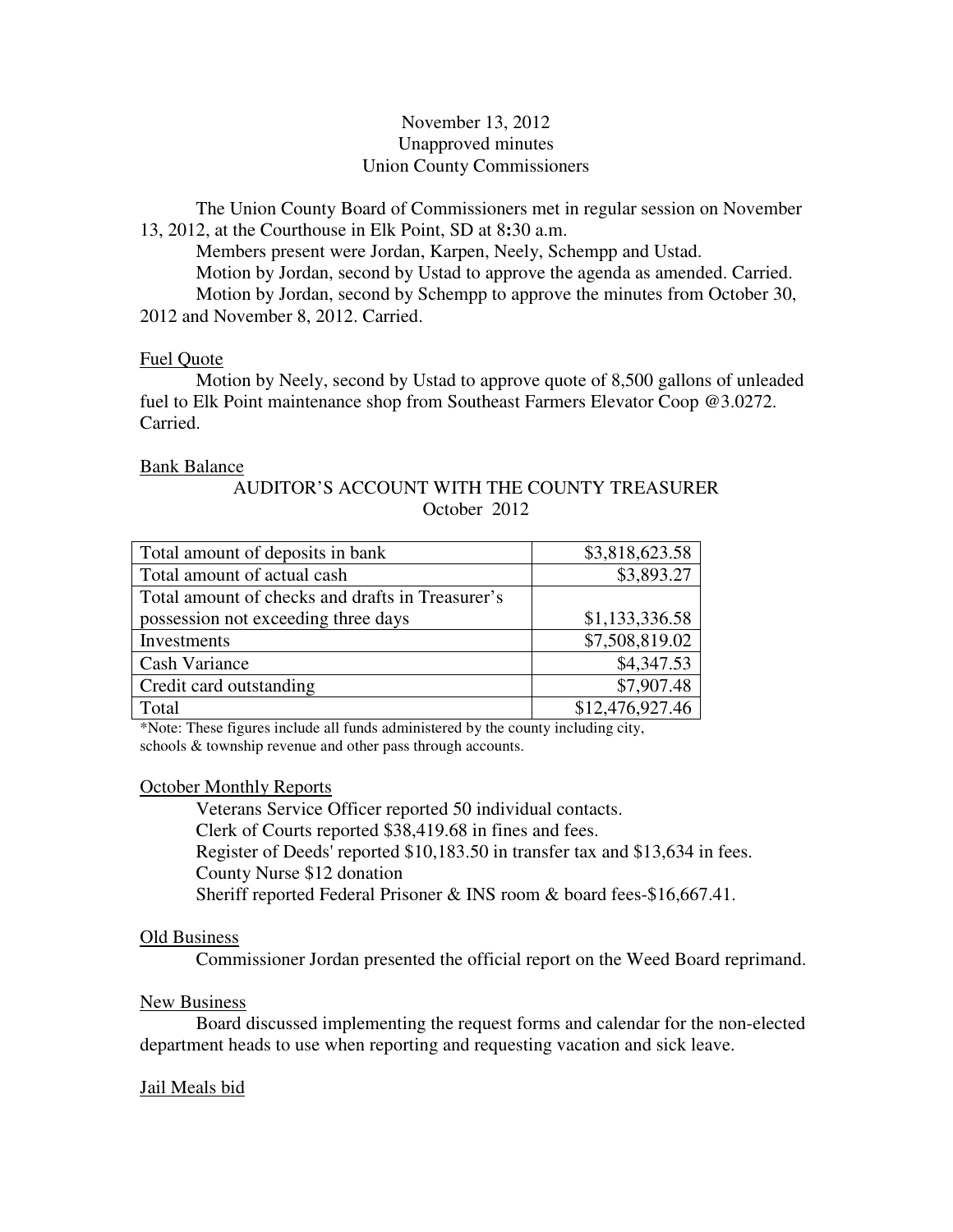Bid was opened from Ollie's Drive Inn for jail meals as follows: Breakfast-\$3.45; Lunch- \$4.90; Dinner- \$4.65; Total- 13.00. Motion by Jordan, second by Schempp to approve the two-year contract with Ollie's Drive Inn. Carried.

#### Sheriff

 Sheriff Limoges met with the board to discuss the security panic buttons in the courthouse and the need to expand the program. Motion by Jordan, second by Ustad to approve the request for additional panic buttons from Electro Watchman. Discussion took place regarding needing more information. Vote 0 aye, 5 nay. Motion failed. Sheriff Limoges will gather more information for the next meeting.

### Exit Interview

 Motion by Jordan, second by Neely to enter executive session for personnel at 9:17 a.m. Carried. Chairman declared them out of executive session at 9:25 and declared a recess until 9:30.

#### Department Head reports

 The following department heads gave monthly reports –Veterans Service Officer, Assessor, Public Building Supt., and County Nurse. Board took a recess at 9:54 to do a walk-through of the basement offices. Meeting resumed at 10:05.

## Hwy/EMA

 PWA Roggow met with the board to discuss various matters. Discussion took place on the EMA and County Road Budgets to determine the proper method of expensing the items for the Big Sioux River bank stabilization project. It was determined to continue to show those items in the County Road budget as there was a line item built in for \$200,000 for FEMA. Although the FEMA dollars have not been received at this point, it will be determined whether there will be a need for transferring General Fund dollars to cover those items for the Big Sioux River bank stabilization. At this time there does not appear to have the need to transfer money from General Fund to the EMA fund.

#### Claims

 Motion by Ustad, second by Schempp to approve the following claims. Carried. The following claims have been audited, approved and warrants drawn on the same: Biweekly payroll for 02-21-2012: Elections \$522.60; Treasurer \$96.48; State's Attorney \$771.00; Public Building \$716.58; Register of Deeds \$634.66; Sheriff \$28.327.75; Nurse \$160.80; WIC \$273.36; Highway \$20,928.71. Accurate Reporting (Transcripts) \$538.15; Alcester Union (Ad) \$1,093.58; Alliance Comm. (Util) \$182.60; APCO International (Dues) \$92.00; Artic Ice (Repair) \$12.00; Audrey Ericson (Election Worker) \$212.95; Bernies Lawn & Garden (Maint) \$286.21; Best Western Ramkota Hotel (Room) \$158.00; Bonna Del Kastrup (Election Worker) \$175.00; Brown & Saenger (Supp) \$48.05; Campbell Supply (Clothing Allow) \$232.96; Carla Bambas (Election Worker) \$200.00; Carol Labrune (Election Worker) \$150.00; Cathy Smith (Election Worker) \$25.00; Century Link (Phone) \$1,015.00; Charlie Zook Motors (Repair) \$274.91; Cheryl Campbell (Election Worker) \$175.00; Cheryl Walsh (Election Worker) \$200.00; Chesterman (Water) \$132.25; Christi Reynolds (Election Worker) \$150.00; City of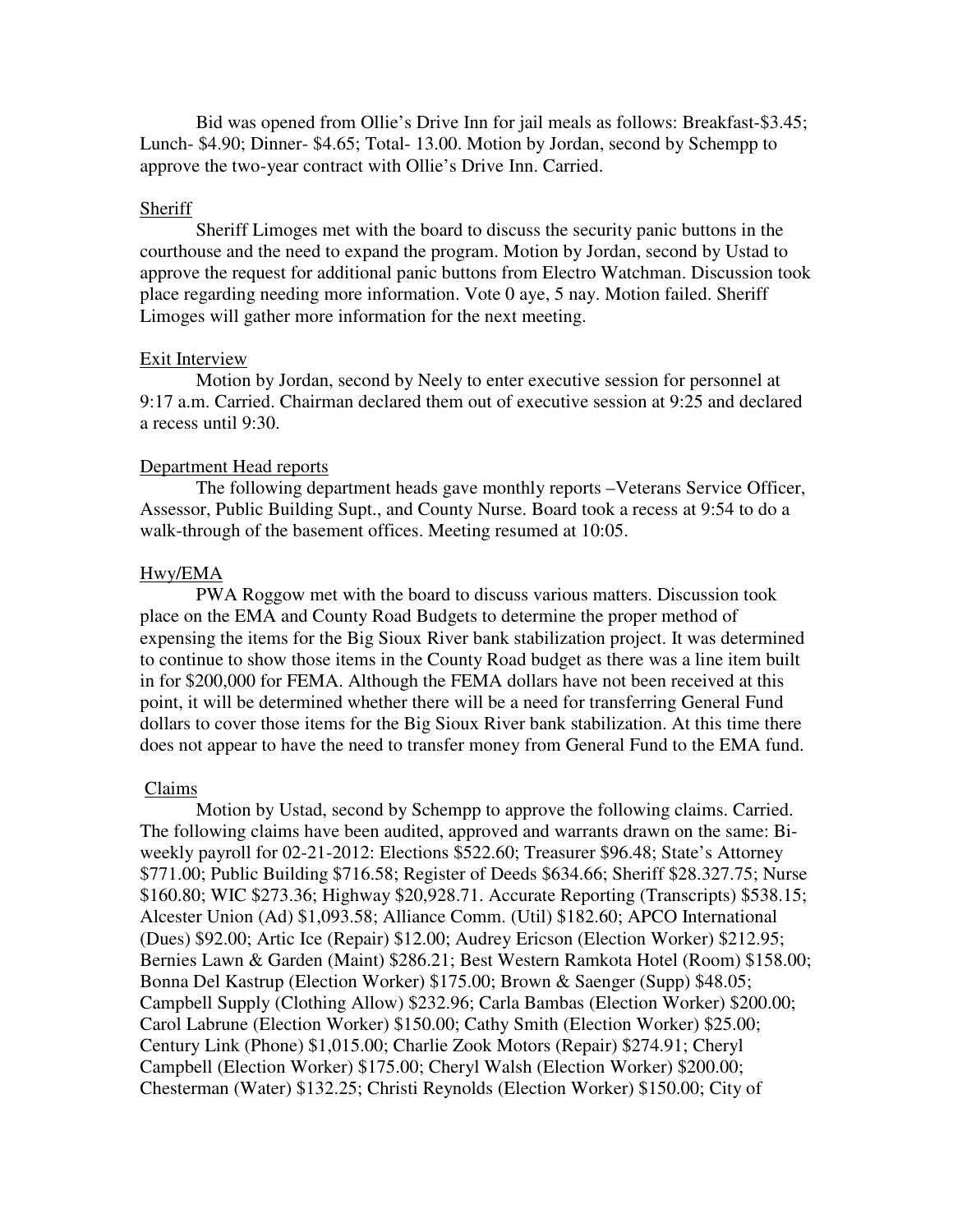Alcester (Util) \$58.40; Continental Fire Sprinkler (Maint) \$325.00; Continental Research (Supp) \$211.51; Country Estates (Maint) \$476.33; Dakota Dunes North Sioux City Times (Public Info) \$2,439.49; Dakota Traffic Services (Supp) \$525.00; Darlene Crawford (Election Worker) \$175.00; David Awtry (Election Worker) \$218.50; Dawn Heaton (Election Worker) \$175.00; Deb Limoges (Election Worker) \$150.00; Diamond Mowers (Repair/Maint) \$182.00; Diane Becker (Election Worker) \$175.00; Dianne Gray (Election Worker) \$175.00; Don Vaudt (Election Worker) \$175.00; Donna Jurgensen (Election Worker) \$222.20; Donna Kinney (Election Worker) \$175.00; Dorothy Gruis (Election Worker) \$175.00; Dorothy Schmidt (Election Worker) \$175.00; Edith Dailey (Election Worker) \$175.00; Elaine L Miller (Election Worker) \$175.00; Electronic Engineering (Maint) \$210.00; Elizabeth A Groe (Election Worker) \$175.00; Fastenal Co (Supp) \$53.75; Filter Care (Supp) \$246.80; First Natl Bank (Go Bonds) \$106,166.25; Gayle Slattery (Election Worker) \$175.00; General Equip (Repair) \$1,111.68; Gina Dam (Election Worker) \$175.00; Guarantee Oil (Supp) \$183.36; Helen Anderton (Election Worker) \$175.00; Hickory Tech (Util) \$122.70; I-State Truck Center (Repair) \$34.67; Iowa Office Supply (Supp) \$16.51;Jacks Uniform (Clothing Allow) \$185.84; Janet Lingle (Election Worker) \$25.00; Janet Von Eschen (Election Worker) \$222.20; Janna Whitlock (Election Worker) \$175.00; Jean White (Election Worker) \$175.00; Jeanette Smolik (Election Worker) \$175.00; Jeff Massey (Supp) \$385.00; Jerald Goehring (Election Worker) \$175.00; Jo Hackett (Election Worker) \$212.58;John P Slattery (Election Worker) \$25.00; Johnson Feed (Supp) \$5,686.95; Jones Ace Hardware (Supp) \$291.67; Jones Food Ctr (Supp) \$35.86; Judith Curran (Election Worker) \$175.00; Judy George (Election Worker) \$207.40; Juror Fees \$605.82; Karen Wanamaker (Election Worker) \$175.00; Karley Sieverding (Election Worker) \$150.00; Kathleen Anderson (Election Worker) \$150.00; Katie Buum (Election Worker) \$150.00; Katie Johnson (Pub Def) \$2,336.15; Knoepfler Chevrolet (Repair) \$42.15; Knology (Phone) \$34.78; Leader Courier (Legals) \$2,308.73; Leona Mcinerney (Election Worker) \$175.00; Les Juon (Election Worker) \$175.00; LexisNexis (Supp) \$49.49; Liesel Hallwas (Election Worker) \$175.00; Madonna Manning (Election Worker) \$175.00; Marcella Buum (Election Worker) \$175.00; Mardelle Cole (Election Worker) \$175.00;Marge Eilers (Election Worker) \$175.00; Marie Schumacher (Election Worker) \$175.00;Marlene James (Election Worker) \$175.00; Maxine Bird (Election Worker) \$214.80; Michael McGill (Pub Def) \$2,336.15; Mid Country Machinery (Repair) \$27.83; Midwest Wheel Co (Supp) \$77.11; Mildred Hogan (Election Worker) \$175.00; Mobile Electronic Svc (Repair) \$323.00; Myron Hertel (Election Worker) \$25.00; Nancy Priborsky (Election Worker) \$175.00;Nickaleen Lukehart (Election Worker) \$150.00; Northside Glass (Repair) \$213.31; Office Depot (Supp) \$84.13; Office Elements (Supp) \$314.37; Ollies Drive Inn (Meals for Jail) \$7,932.50; Pat Bosse (Election Worker) \$150.00; Patrice Kistner (Election Worker) \$175.00; Patricia Leischner (Election Worker) \$175.00; Patricia Wennblom (Election Worker) \$175.00; Paulette Vanderham (Election Worker) \$175.00; Pauline Weiland (Election Worker) \$175.00; Pedersen Machine (Supp) \$54.57; Perkins Office Solutions (Supp) \$267.98; Peterson, Stuart, Rumpca (Pub Def) \$7,008.45; Petes Produce (Repair/Supp) \$91.02; Pioneer Drug (Drugs) \$263.47; Powerphone (Maint) \$129.00; Pyle Automotive (Maint) \$97.22; Quality Inn & Suites (Room) \$77.60; Quill Corp (Supp) \$430.27; Raymond K Roggow (Per Diem) \$35.00; Rhonda Weidner (Election Worker) \$150.00; Ron Kistner (Election Worker) \$175.00; Roto Rooter